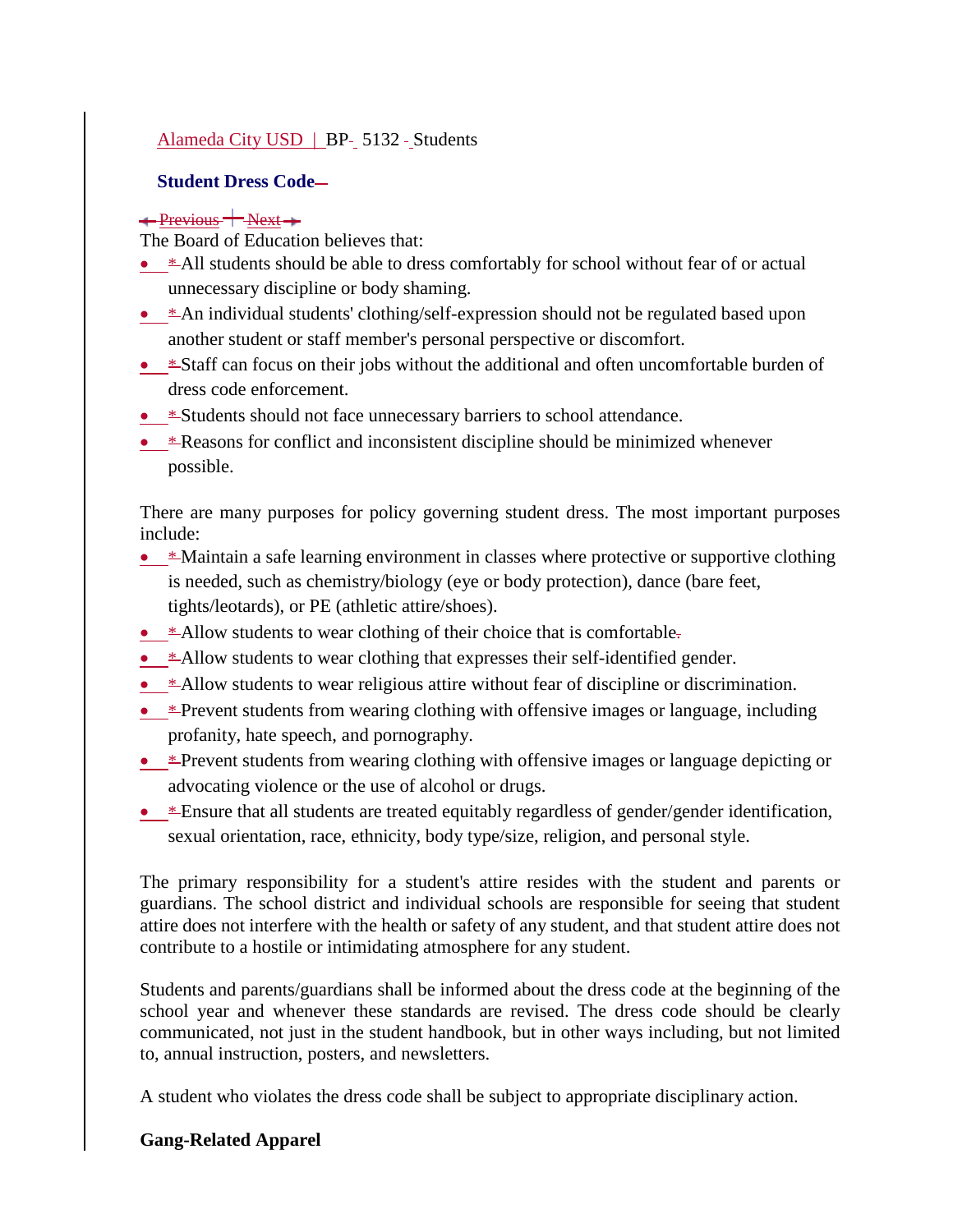The principal, staff and parents/guardians at a school may establish a reasonable dress code that prohibits students from wearing gang-related apparel when there is evidence of a gang presence that disrupts or threatens to disrupt the school's activities. Such a dress code may be included as part of the school safety plan and must be presented to the Board for approval. The Board shall approve the plan upon determining that it is necessary to protect the health and safety of the school's students.

At individual schools that have a dress code prohibiting gang-related apparel at school or school activities, the principal, staff and parents/guardians participating in the development of the school safety plan shall define "gang-related apparel" and shall limit this definition to apparel that reasonably could be determined to threaten the health and safety of the school environment if it were worn or displayed on a school campus. (Education Code 32282(Education Code [32282\)](http://www.gamutonline.net/district/alameda/displayPolicy/899639/5)

Because gang-related symbols are constantly changing, definitions of gang-related apparel shall be reviewed at least once each semester and updated whenever related information is received.

### **Uniforms**

In order to promote student safety and discourage theft, peer rivalry and/or gang activity, a school may establish a reasonable dress code requiring students to wear uniforms. In schools where a schoolwide uniform is required, the principal, staff and parents/guardians of the individual school shall jointly select the specific uniform to be worn. (Education Code 35183 [35183\)](http://www.gamutonline.net/district/alameda/displayPolicy/131417/5). Such a dress code may be included as part of the school safety plan and must be presented to the Board for approval. The Board shall approve the plan upon determining that it is necessary to protect the health and safety of the school's students.

If a school's plan to require uniforms is adopted, the Superintendent or designee shall establish procedures whereby parents/guardians may choose to have their children exempted from the school uniform policy. Students shall not be penalized academically, otherwise discriminated against or denied attendance to school if their parents/guardians so decide. (Education Code 35183 [35183\)](http://www.gamutonline.net/district/alameda/displayPolicy/131417/5)

At least six months before a school uniform policy is implemented, the principal or designee shall notify parents/guardians of this policy. (Education Code-[35183\)](http://www.gamutonline.net/district/alameda/displayPolicy/131417/5)

This notice shall also inform parents/guardians of their right to have their child exempted.

The principal or designee shall also repeat this notification at the end of the school year so that parents/guardians are reminded before school clothes are likely to be purchased.

The Superintendent or designee shall ensure that resources are identified to assist economically disadvantaged students in obtaining uniforms including:

\* Establishing criteria for determining eligibility for financial assistance when purchasing uniforms

\* Establishing a method for recycling or exchanging uniforms as students grow out of them

Students who participate in a nationally recognized youth organization shall be allowed to wear organization uniforms on days when the organization has a scheduled meeting. (Education Code-[35183\)](http://www.gamutonline.net/district/alameda/displayPolicy/131417/5)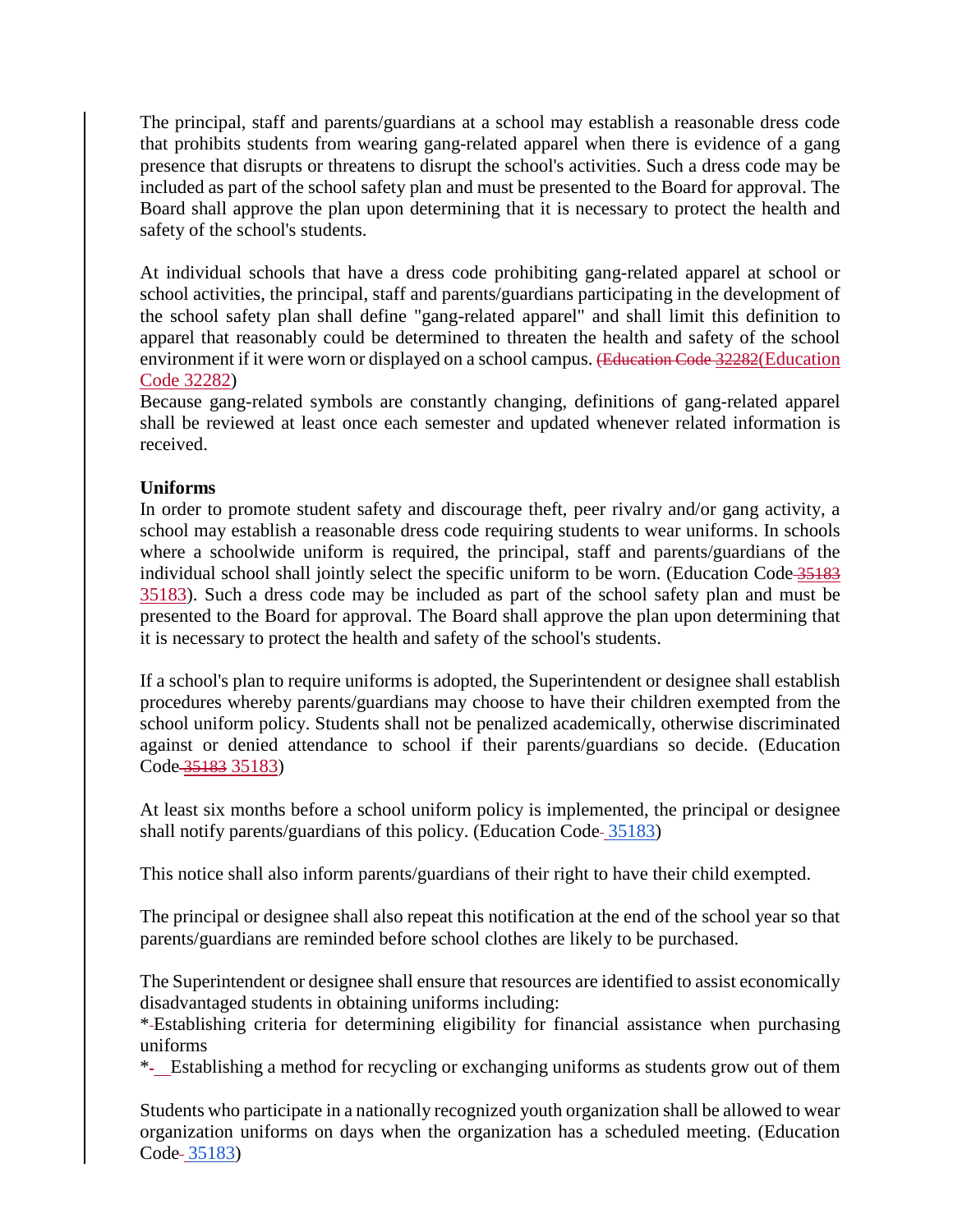Legal Reference:

EDUCATION CODE

32281 School safety plans

35183 School dress codes; uniforms

35183.5 Sun-protective clothing

48907 Student exercise of free expression

49066 Grades; effect of physical education class apparel

CODE OF REGULATIONS, TITLE 5

302 Pupils to be neat and clean on entering school

Policy ALAMEDA UNIFIED SCHOOL DISTRICT

adopted: August 25, 2009 Alameda, California

revised: July 6, 2018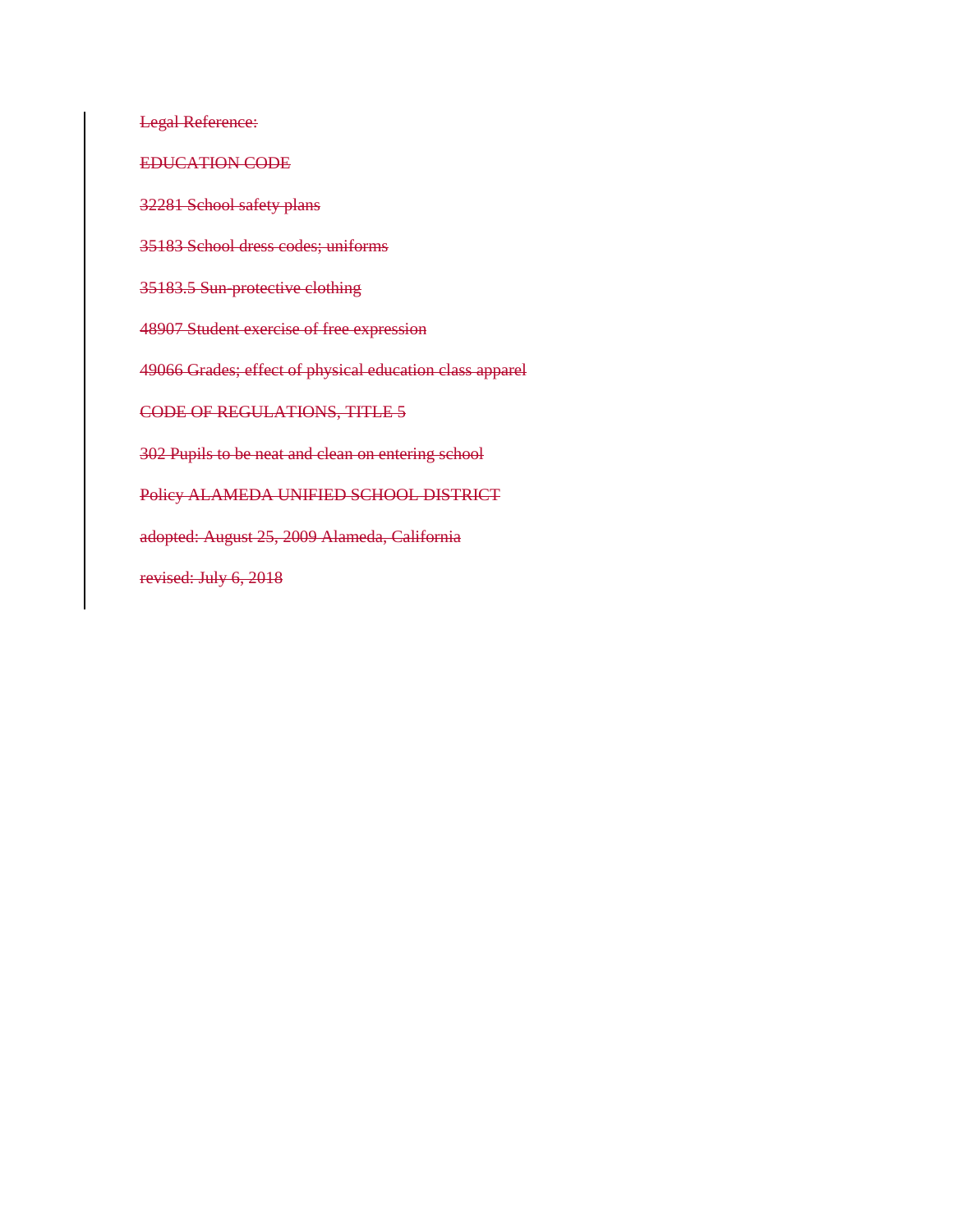### [Alameda City USD](http://www.gamutonline.net/district/alameda/) | BP 5132 Students

#### **Student Dress Code**

The Board of Education believes that:

- All students should be able to dress comfortably for school without fear of or actual unnecessary discipline or body shaming.
- An individual students' clothing/self-expression should not be regulated based upon another student or staff member's personal perspective or discomfort.
- Staff can focus on their jobs without the additional and often uncomfortable burden of dress code enforcement.
- Students should not face unnecessary barriers to school attendance.
- Reasons for conflict and inconsistent discipline should be minimized whenever possible.

There are many purposes for policy governing student dress. The most important purposes include:

- Maintain a safe learning environment in classes where protective or supportive clothing is needed, such as chemistry/biology (eye or body protection), dance (bare feet, tights/leotards), or PE (athletic attire/shoes).
- Allow students to wear clothing of their choice that is comfortable
- Allow students to wear clothing that expresses their self-identified gender.
- Allow students to wear religious attire without fear of discipline or discrimination.
- Prevent students from wearing clothing with offensive images or language, including profanity, hate speech, and pornography.
- Prevent students from wearing clothing with offensive images or language depicting or advocating violence or the use of alcohol or drugs.
- Ensure that all students are treated equitably regardless of gender/gender identification, sexual orientation, race, ethnicity, body type/size, religion, and personal style.

The primary responsibility for a student's attire resides with the student and parents or guardians. The school district and individual schools are responsible for seeing that student attire does not interfere with the health or safety of any student, and that student attire does not contribute to a hostile or intimidating atmosphere for any student.

Students and parents/guardians shall be informed about the dress code at the beginning of the school year and whenever these standards are revised. The dress code should be clearly communicated, not just in the student handbook, but in other ways including, but not limited to, annual instruction, posters, and newsletters.

A student who violates the dress code shall be subject to appropriate disciplinary action.

### **Gang-Related Apparel**

The principal, staff and parents/guardians at a school may establish a reasonable dress code that prohibits students from wearing gang-related apparel when there is evidence of a gang presence that disrupts or threatens to disrupt the school's activities. Such a dress code may be